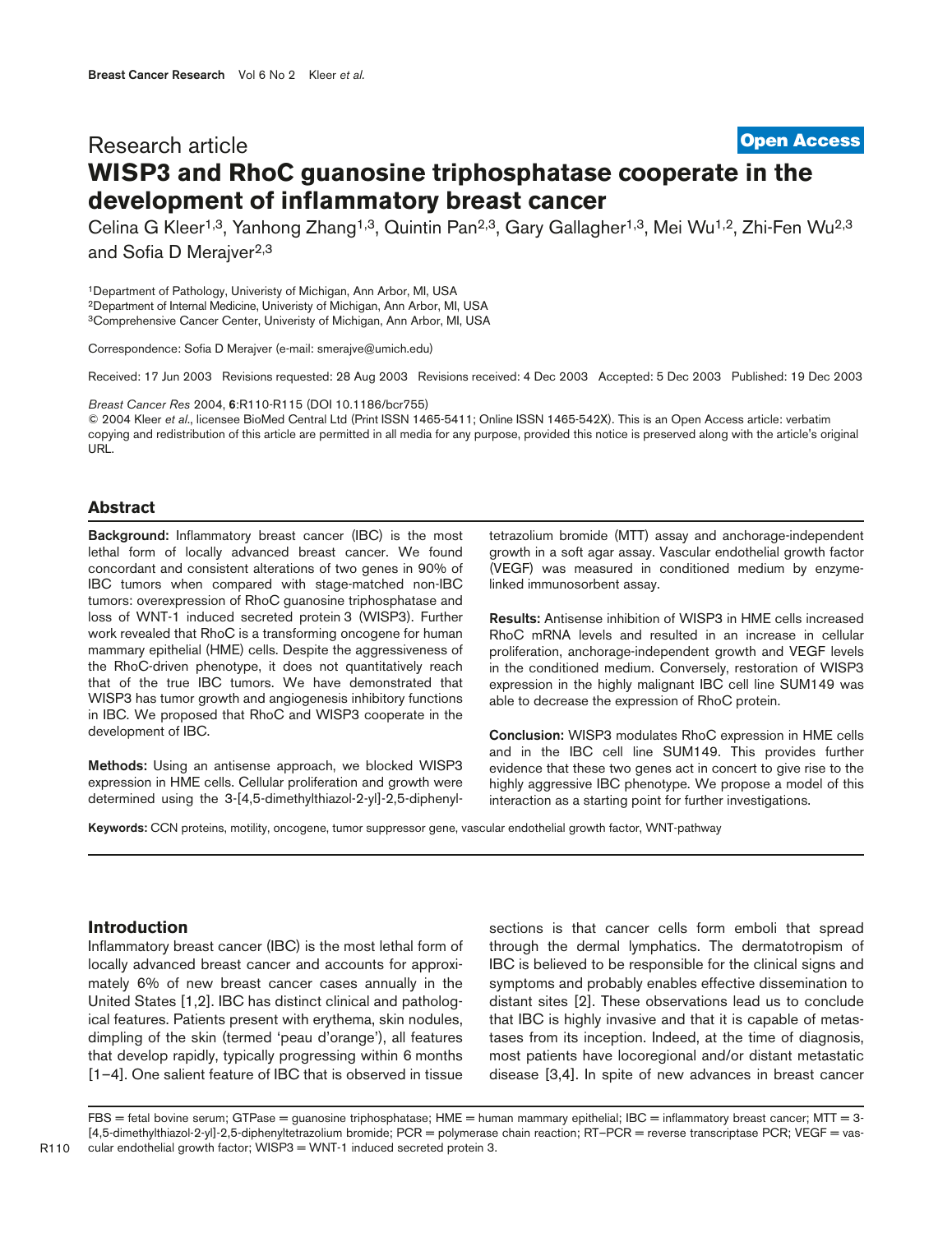therapy including multimodality approaches, the 5-year disease-free survival rate is less than 45% [3,4].

Until recently, no biological markers defined the IBC phenotype. We proposed that a limited number of genetic alterations, occurring in rapid succession or concordantly, are responsible for the rapidly progressive and distinct clinical and pathological features of IBC. Using a modified version of the differential display technique and *in situ* hybridization of human tumors, we identified two genes that are consistently and concordantly altered in human IBC when compared with stage-matched non-IBC tumors: loss of WISP3 and overexpression of RhoC guanosine triphosphatase (GTPase) [5].

WNT-1 induced secreted protein 3 (WISP3) is a member of the CCN family of proteins, which have important biological functions in normal physiology as well as in carcinogenesis [6–8]. We found that WISP3 has growth and angiogenesis inhibitory functions in IBC *in vitro* and *in vivo* [9]. RhoC GTPase is a member of the Ras superfamily of small GTPases. Activation of Rho proteins leads to assembly of the actin–myosin contractile filaments into focal adhesion complexes that bring about cell polarity and facilitate motility [10–12]. Our laboratory has characterized RhoC as a transforming oncogene for human mammary epithelial (HME) cells; its overexpression results in a highly motile and invasive phenotype that recapitulates the IBC phenotype. Predicated on the high rate of concordance of RhoC and WISP3 changes in IBC, we propose that these two genes cooperate to determine this highly metastatic, unique breast cancer phenotype.

# **Materials and methods**

## **Cell culture**

The derivation of the SUM149 cell line has been described previously by Ethier et al [13]. This cell line was developed from a human primary IBC and has lost WISP3 expression [9]. HME cells were immortalized with human papilloma virus E6/E7 and were characterized as being keratin 19 positive, ensuring that they are from the same differentiation lineage as the SUM149 IBC tumor cell line [14,15]. MCF10A cells are spontaneously immortalized human mammary epithelial cells. Cells were cultured in Ham's F-12 medium supplemented with 5% fetal bovine serum (FBS), hydrocortisone (1 µg/ml), insulin (5µg/ml), fungizone (2.5 µg/ml), gentamycin (5µg/ml), penicillin (100 U/ml) and streptomycin (10µg/ml) at 37°C under  $10\%$  CO<sub>2</sub>.

#### **Construction of expression vectors and stable transfections**

Total RNAs were isolated from HME cells with a Trizol kit (Life Technologies, Inc, Gaithersburg, MD). First-strand cDNA synthesis was performed by using 1µg of total RNA with AMV reverse transcriptase (Promega, Madison, WI) and oligo( $dT$ ) as a primer. A 2  $\mu$ I portion of the reaction mixture was used for amplification by polymerase chain reaction (PCR). Human WISP3 cDNA was amplified by PCR with the forward and reverse primers 5′-ACGAATTCAATGAACAAGCGGCG-3′ and 3′-GCG-AATTCTTTTACAGAATCTTG-5′, respectively, under the following conditions: denaturing for 1 min at 94°C, annealing for 1 min at 58°C, and elongation for 1 min at 72°C, for 35 cycles. PCR products were cloned into pGEM-T Easy vector (Promega). The 1.1 kb full-length cDNA encoding WISP3 was excised by *Eco*RI and subcloned into the *Eco*RI site of pFlag-CMV4 vector (Sigma, St Louis, MO). The insert was confirmed by DNA sequencing. The plasmids were purified. Subsequently, the SUM149 cells were transfected with pFlag-WISP3 sense (SUM149/WISP3), and HME cells were transfected with pFlag-WISP3 antisense (HME/AS WISP3). MCF10A cells were stably tranfected with full-length RhoC cDNA (MCF10A/RhoC). pFlag control vectors were used as controls (FuGene TM 6 transfection reagent; Roch–Boehringer-Mannheim, Germany). Transfectants were selected in the medium containing 150µg/ml G418. The cells surviving during selection were expanded and maintained in the selected medium.

#### **Reverse transcriptase PCR (RT–PCR) analysis**

Total RNA  $(1 \mu g)$  from HME/AS WISP3 clones and empty vector controls were reverse-transcribed with Superscript reverse transcriptase (Invitrogen) using oligo(dT) and random hexanucleotide primer for first-strand cDNA synthesis. PCRs were performed directly on 1 µl of first-strand cDNA using 500nmol of each of the following gene-specific primers: WISP3, 5'-ATGCAGGGGCTCCTCTTCTGC-3' (forward primer) and 5′-ACTTTTCCCCCATTTGCTTG-3′ (reverse primer); RhoC , 5′-ATGGCTGCAATCCGAAAG-3′ (forward primer) and 5′-GATCTCAGAGAATGGGACAGC-3′ (reverse primer); GAPDH, 5′-CGGAGTCAACGGATTTG-GTCGTAT-3′ (forward primer) and 5′-AGCCTTCTCCATG-GTGGTGAAGAC-3′ (reverse primer). The 100µl reaction volume consisted of 50mM KCl, 10mM Tris-HCl pH 8.3, 1.5 mM MgCl<sub>2</sub>, and deoxynucleotide triphosphates (each at 200µM). PCR was performed for initial denaturation at 94°C for 5 min, followed by 35 cycles of denaturation (94°C, 1 min), annealing (55°C, 1 min), and extension (72°C, 1 min) with 5 units of *Taq* polymerase (Invitrogen). This was followed by a final extension step at 72°C for 10 min. The products were analyzed on 1% agarose gels stained with ethidium bromide and detected with ultraviolet illumination.

#### **Western immunoblots**

Western immunoblots were performed with polyclonal anti-RhoC and anti-WISP3 antibodies. Cultured cells were washed in ice-cold phosphate-buffered saline, lysed in lysis buffer (10% glycerol, 50 mM Tris-HCl pH 7.4, 100 mM NaCl, 1% Nonidet P40, 2 mM MgCl<sub>2</sub>, 1 µg/ml leupeptin, 1µg/ml aprotinin, 1 mM phenylmethylsulphonyl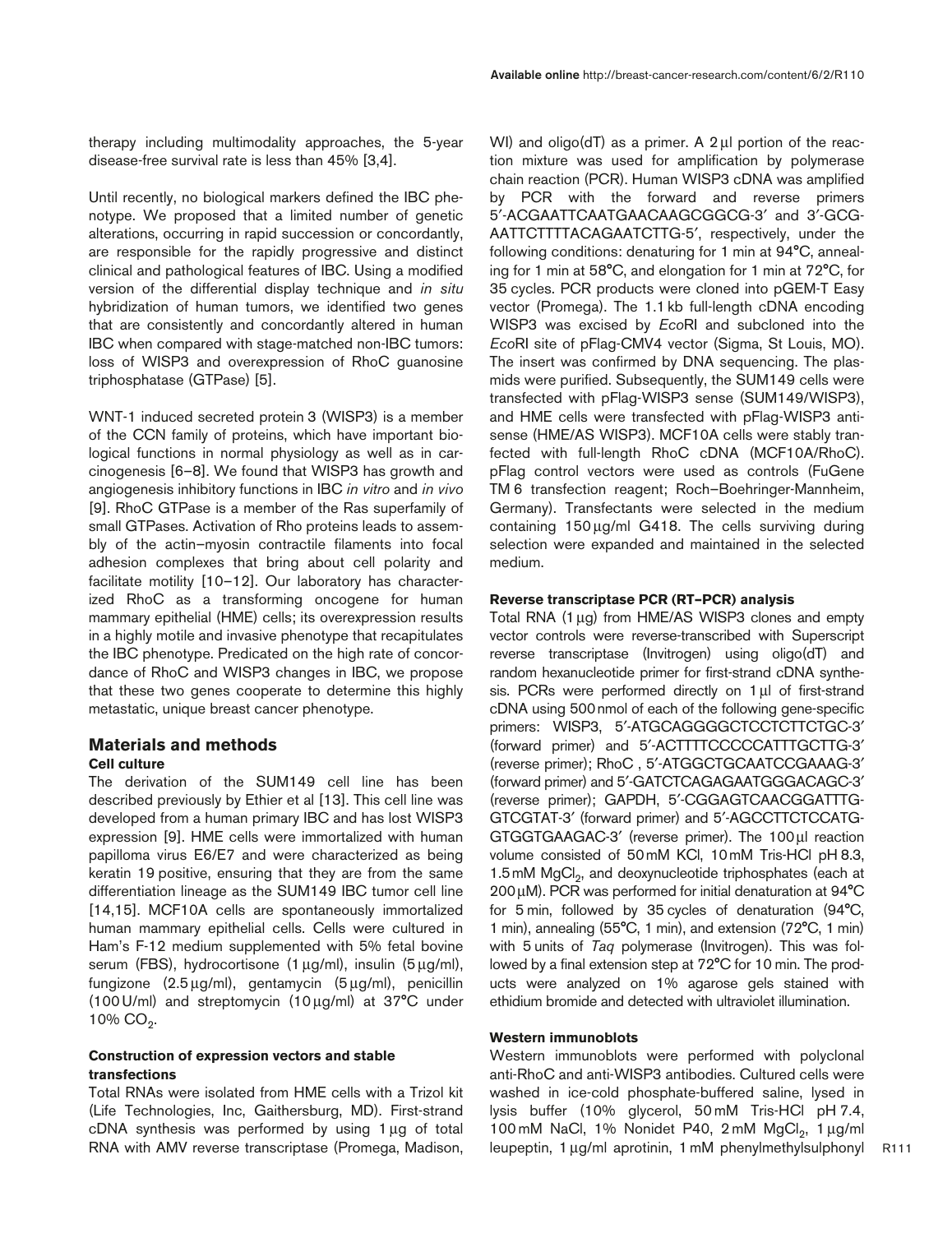fluoride) on ice for 5 min, and then centrifuged for 5 min at 4°C. Cleared lysates (each containing 50 µg of protein) were subjected to SDS–polyacrylamide-gel electrophoresis and transferred to poly(vinylidene difluoride) membrane. Western blots were performed as described previously, with anti-RhoC rabbit polyclonal antibody and anti-β-actin goat antibody (Sigma) at dilutions of 1 : 1500 and 1 : 2000, respectively [16].

#### **Anchorage-independent growth**

For studies of anchorage-independent growth we performed soft agar assays on stable clones of HME/AS WISP3, HME/Flag, and SUM149 cells. Each well of a sixwell plate was first layered with 0.6% agar diluted with 10% FBS-supplemented Ham's F-12 medium complete with growth factors. The cell layer was then prepared by diluting agarose to concentrations of 0.3% and 0.6% with 103 cells in 2.5% FBS-supplemented Ham's F-12/1.5 ml/well. Plates were maintained at  $37^{\circ}$ C under  $10\%$  CO<sub>2</sub> for 3 weeks. Colonies 100µm or more in diameter were counted under the microscope with a grid.

#### **Monolayer growth rate**

Monolayer culture growth rate was determined by qualitative measurement of the conversion of 3-(4,5-dimethylthiazol-2-yl)-2,5-diphenyltetrazolium bromide (MTT; Sigma) to a water-insoluble formazan by viable cells. In all, 3000 cells obtained for HME/AS WISP3 clones, HME/Flag, and HME wild-type cells, suspended in 200µl of culture medium, were plated in 96-well plates and grown under normal conditions. Cultures were assayed at 0, 2, 4, 6, and 8 days by the addition of MTT and incubation for 1 hour at 37°C. The MTT-containing medium was aspirated and 100µl of dimethyl sulphoxide (Sigma) was added to lyse the cells and solubilize the formazan. Optical densities of the lysates were determined on a Dynatech MR 5000 microplate reader at 595 nm.

#### **Analysis of vascular endothelial growth factor**

Conditioned medium was generated by incubating HME/AS WISP3 cells, HME/Flag cells, and SUM149 cells in serum-free medium. After 3 days the medium was collected, cleared of cell debris by centrifugation, concentrated approximately 10-fold through a Centriplus YM-10 column (Millipore, Bedford, MA). The levels of vascular endothelial growth factor (VEGF), which is a factor known to be secreted by IBC, were measured in the cell culture supernatants by enzyme-linked immunosorbent assay, as described previously [9,17].

#### **Results**

**Inhibition of WISP3 increases RhoC mRNA levels in immortalized HME cells and induces proliferation, anchorage-independent growth, and VEGF production**

To study the effects of inhibition of WISP3 expression on the phenotype of HME cells, we established clones of



Inhibition of WISP3 in human mammary epithelial (HME) cells results in an increase in RhoC transcript levels. Reverse transcriptase polymerase chain reaction was conducted on vector and HME cells that have inhibition of WISP3 expression using full-length WISP3 antisense mRNA. HME/AS WISP3 cells showed increased levels of RhoC transcript in comparison with controls.

HME cells stably transfected with antisense WISP3 constructs (HME/AS WISP3). Effective inhibition of WISP3 expression was confirmed by RT–PCR (Fig. 1). Inhibition of WISP3 expression in HME cells resulted in increased expression of RhoC transcript in comparison with HME cells transfected with the control empty vector (Fig. 1). After 14 days of growth in soft agar, inhibition of WISP3 expression in HME cells resulted in a significant increase in the number of colonies formed in comparison with the empty vector control (*t*-test, *P*< 0.05 for both clones; Fig. 2a). Inhibition of WISP3 expression resulted in an increase in cellular proliferation (*t*-test, *P*< 0.05; Fig. 2b).

Previously, we had shown that restoration of WISP3 expression in an IBC cell line decreases the production of VEGF, a major pro-angiogenic factor secreted by IBC [9]. To determine the effect of WISP3 inhibition on the secretion of VEGF, we measured the concentration of VEGF in the conditioned medium of the stably transfected HME/AS WISP3 cells. Figure 2c shows that inhibition of WISP3 expression resulted in increased levels of VEGF in the conditioned medium (*t*-test, *P*< 0.05 for all clones).

#### **Restoration of WISP3 expression in SUM149 cells decreases RhoC expression**

Because decreased expression of WISP3 in HME cells induced a significant increase in RhoC expression and some features of RhoC induced functional changes including anchorage-independent growth and production of VEGF, we sought to determine whether restoration of WISP3 expression in the SUM149 IBC cell line, which has lost WISP3 expression in the wild type, has an effect in RhoC expression. To test this, we stably transfected WISP3 in SUM149 cells and measured RhoC expression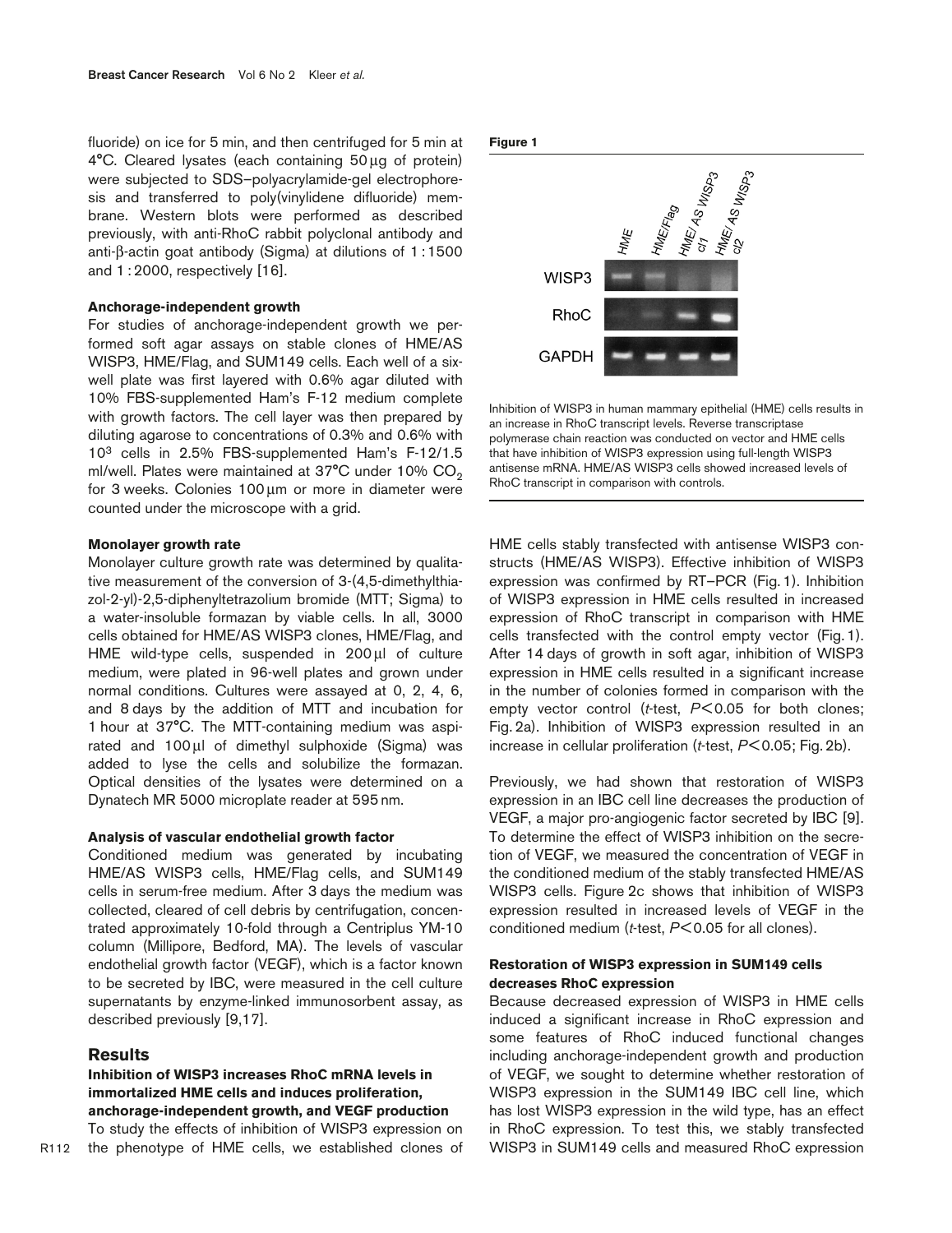

Inhibition of WISP3 induces anchorage-independent growth, proliferation and secretion of vascular endothelial growth factor (VEGF) in human mammary epithelial (HME) cells. **(a)** Inhibition of WISP3 expression in HME cells. HME cells greatly increased the number of colonies formed in soft agar in comparison with empty vector control (HME/Flag; *t*-test, *P*< 0.05 for both clones). **(b)** Effect of inhibition of WISP3 expression on the proliferation of HME cells was studied with the 3-(4,5-dimethylthiazol-2-yl)-2,5-diphenyltetrazolium bromide (MTT) assay. The stable HME/AS WISP3 cells have a significant increase in the proliferation rate in comparison with the empty vector control. Results are expressed as means ± SEM of three independent experiments. In all, 3000 cells were assessed in each plate (*t*-test, *P*< 0.05). **(c)** Increase in VEGF measured by enzyme-linked immunosorbent assay, as a result of inhibition of WISP3 expression in HME cells. Results are expressed as means ± SEM; *t*-test, *P*< 0.05 for all clones.



Restoration of WISP3 expression in SUM149 inflammatory breast cancer cells decreases RhoC protein expression. Western immunoblot of cell culture of SUM 149 cells, empty vector control (SUM149/Flag), and two WISP3-expressing clones with antibodies against RhoC and actin. Gels were scanned and pixel intensity values were obtained. Values for RhoC were corrected for loading by dividing the RhoC pixel intensity by the actin pixel intensity.

by Western blotting. Restoration of WISP3 expression in SUM149 cells resulted in a decrease in RhoC protein expression in comparison with the empty vector control (Fig. 3). To investigate whether the relationship between WISP3 and RhoC expression is reciprocal, we developed MCF10A cells stably transfected with RhoC. These cells showed a 2.5-fold decrease in WISP3 mRNA expression (Fig. 4).

## **Discussion**

Our previous work showed that the overexpression of RhoC GTPase and the loss of WISP3 expression are alterations that occur concordantly, more often in IBC than

in slow-growing locally advanced breast cancers. WISP3 loss was found in concert with RhoC GTPase overexpression in 90% of archival patient samples of IBC, but rarely in stage-matched non-IBC tumors. Our laboratory further demonstrated that RhoC GTPase is a transforming oncogene for HME cells and that WISP3 has tumor inhibitory functions in IBC. However, neither alteration occurring in isolation seems to be sufficient to develop the full-blown, highly malignant IBC phenotype. Here we postulate that dysregulation of WISP3 might upregulate RhoC GTPase and thus enhance the aggressiveness of the phenotype that results when these two alterations are present.

We have shown that overexpression of RhoC GTPase in immortalized HME cells produced a striking tumorigenic effect that, for the most part, recapitulates the phenotype of the SUM149 IBC cell line. HME cells stably transfected with RhoC exhibited greatly increased growth under anchorage-independent conditions [15]. HME cells over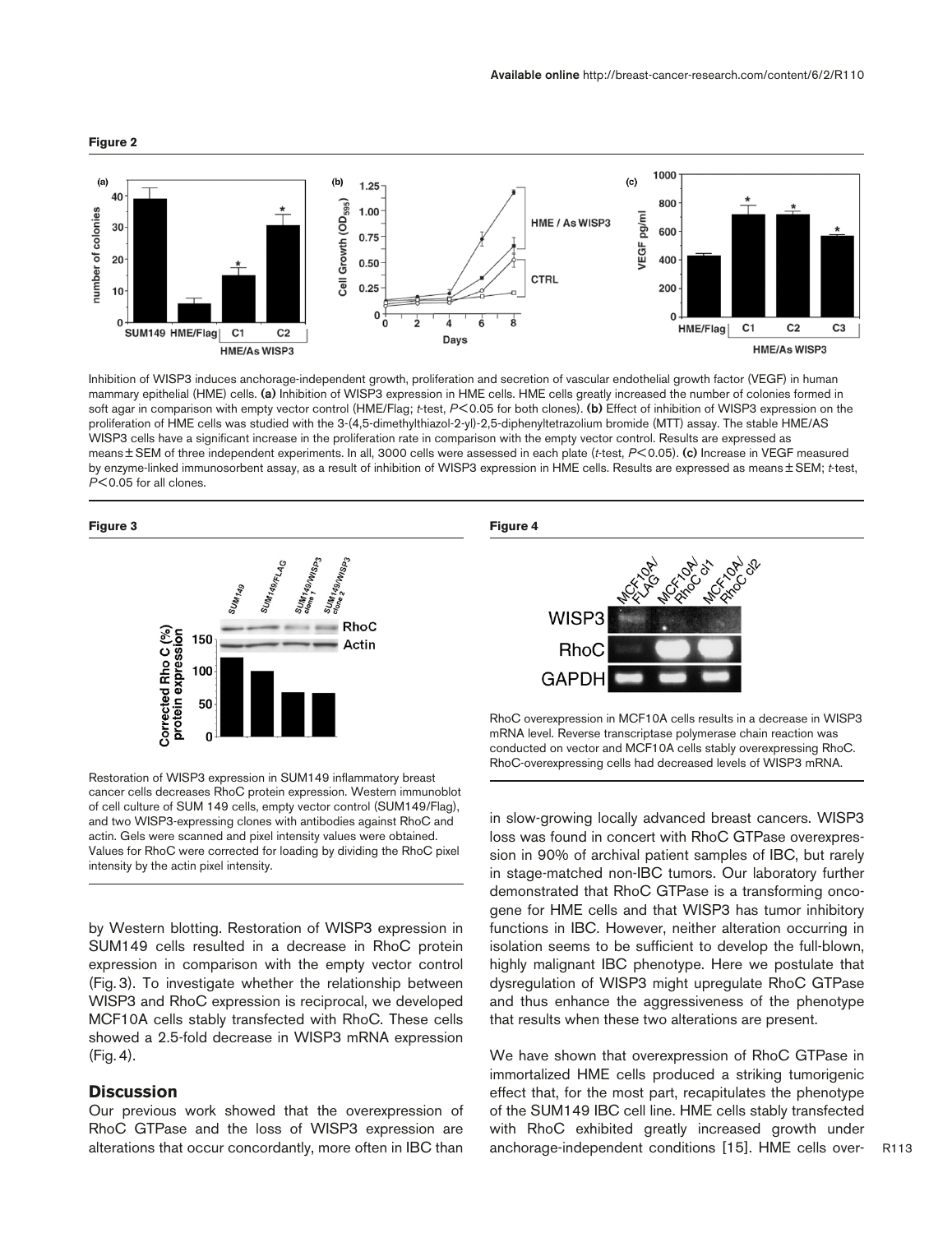expressing RhoC produced up to 100-fold more colonies than the controls, about 60% of the level of colony formation of the SUM149 IBC cell line. RhoC overexpression induced motility and invasion in HME cells, and markedly induced the production of angiogenic mediators including VEGF [17]. The HME/RhoC transfectants formed tumors when injected into the mammary fat pad of athymic nude mice [15].

Importantly, restoration of WISP3 in SUM149 cells ameliorated these features of the malignant phenotype. The SUM149/WISP3+ cells exhibited decreased growth *in vitro* and *in vivo* in comparison with SUM149 cells transfected with the empty vector. The invasiveness of SUM149 cells was greatly decreased by restoring WISP3 expression. We also found that WISP3 markedly decreased the concentration of angiogenic mediators in the conditioned medium, especially VEGF, basic fibroblast growth factor, and interleukin-6 [9]. Given the high specificity of WISP3 and RhoC alterations in IBC and their interrelated functions in tumorigenesis, we propose that they cooperate in the development of IBC.

Using an antisense approach, inhibition of WISP3 expression in HME cells resulted in a threefold increase of RhoC GTPase transcript levels. The HME/AS WISP3 cells also exhibited increased cellular proliferation and anchorage-independent growth in soft agar. The HME/AS WISP3 cells produced significantly more colonies in soft agar in comparison with the control cells, an average of 58% of the level of colonies formed by the SUM149 IBC cells. HME/AS WISP3 cells also exhibited decreased production of VEGF in the conditioned medium.

The relationship between RhoC and WISP3 expression seems to be reciprocal. Restoration of WISP3 expression in SUM149 cells, which have lost WISP3 in the wild-type state, induced a 1.5-fold decrease in RhoC GTPase expression. These results are intriguing because changes in expression in Rho proteins by subtle factors such as 1.5–1.8 can be sufficient to modulate cellular behavior. Overexpression of RhoC in spontaneously immortalized HME cells, MCF10A, resulted in a 2.5-fold decrease in WISP3 mRNA expression.

In summary, overexpression of RhoC GTPase and loss of WISP3 are key genetic alterations in the development of IBC, and they have complementary functions. RhoC GTPase has a primary a role in motility, invasion, and angiogenesis [15,17]. WISP3 has a pivotal role in tumor growth, invasion, and angiogenesis [9]. Here we have further strengthened the evidence that these genes cooperate in the development of IBC, because WISP3 expression modulates the expression of RhoC GTPase and its functions.

## **Conclusion**

IBC is the most lethal form of locally advanced breast cancer, with a 5-year disease-free survival of less than 45%. Our work focused on determining the genetic alterations that result in this aggressive breast cancer phenotype. Previously, we have found that RhoC and WISP3 are consistently and concordantly altered in IBC tissues. RhoC functions as an oncogene, and WISP3 as a tumor suppressor gene. Here we provide evidence supporting the hypothesis that these two genes act in concert to give rise to the highly aggressive IBC phenotype. We propose a model of this interaction as a starting point for further investigations.

#### **Competing interests**

None declared.

#### **Acknowledgements**

This work was supported in part by DOD grants DAMD17-02-1-0490 and DAMD17-02-1-0491 (CGK), DOD grants DAMD17-00-1-0345 and DAMD17-02-1-0492 (SDM), and NIH grants K08CA090876-01A2 (CGK), RO1CA77612 (SDM), P30CA46592 and M01-RR00042. We thank S Ethier for supplying the SUM149 and HME cell lines and R Kunkel for art work.

# **References**<br>1. Jaivesimi IA.

- 1. Jaiyesimi IA, Buzdar AU, Hortobagyi G: **Inflammatory breast cancer: a review.** *J Clin Oncol* 1992, **10:**1014-1024.
- 2. Lee BJ, Tannenbaum ND: **Inflammatory carcinoma of the breast: a report of twenty-eight cases from the breast clinic of Memorial Hospital.** *Surg Gynecol Obstet* 1924, **39:**580-595.
- 3. Merajver SD, Weber BL, Cody R, Zhang D, Strawderman M, Calzone KA, LeClaire V, Levin A, Irani J, Halvie M, August D, Wicha M, Lichter A, Pierce LJ: **Breast conservation and prolonged chemotherapy for locally advanced breast cancer: the University of Michigan experience.** *J Clin Oncol* 1997, **15:** 2873-2881.
- 4. Swain SM, Sorace RA, Bagley CS, Danforth DN Jr, Bader J, Wesley MN, Steinberg SM, Lippman ME: **Neoadjuvant chemotherapy in the combined modality approach of locally advanced nonmetastatic breast cancer.** *Cancer Res* 1987, **47:** 3889-3894.
- 5. van Golen KL, Davies S, Wu ZF, Wang Y, Bucana CD, Root H, Chandrasekharappa S, Strawderman M, Ethier SP, Merajver SD: **A novel putative low-affinity insulin-like growth factor-binding protein, LIBC (lost in inflammatory breast cancer), and RhoC GTPase correlate with the inflammatory breast cancer phenotype.** *Clin Cancer Res* 1999, **5:**2511-2519.
- 6. Perbal B: **NOV (nephroblastoma overexpressed) and the CCN family of genes: structural and functional issues.** *Mol Pathol* 2001, **54:**57-79.
- 7. Pennica D, Swanson TA, Welsh JW, Roy MA, Lawrence DA, Lee J, Brush J, Taneyhill LA, Deuel B, Lew M, Watanabe C, Cohen RL, Melhem MF, Finley GG, Quirke P, Goddard AD, Hillan KJ, Gurney AL, Botstein D, Levine AJ: **WISP genes are members of the connective tissue growth factor family that are up-regulated in wnt-1-transformed cells and aberrantly expressed in human colon tumors.** *Proc Natl Acad Sci USA* 1998, **95:**14717- 14722.
- 8. Hurvitz JR, Suwairi WM, Van Hul W, El-Shanti H, Superti-Furga A, Roudier J, Holderbaum D, Pauli RM, Herd JK, Van Hul EV, Rezai-Delui H, Legius E, Le Merrer M, Al-Alami J, Bahabri SA, Warman ML: **Mutations in the CCN gene family member WISP3 cause progressive pseudorheumatoid dysplasia.** *Nat Genet* 1999, **23:**94-98.
- 9. Kleer CG, Zhang Y, Pan Q, van Golen KL, Wu ZF, Livant D, Merajver SD: **WISP3 is a novel tumor suppressor gene of inflammatory breast cancer.** *Oncogene* 2002, **21:**3172-3180.
- 10. Kimura K, Ito M, Amano M, Chihara K, Fukata Y, Nakafuku M, Yamamori B, Feng J, Nakano T, Okawa K, Iwamatsu A, Kaibuchi